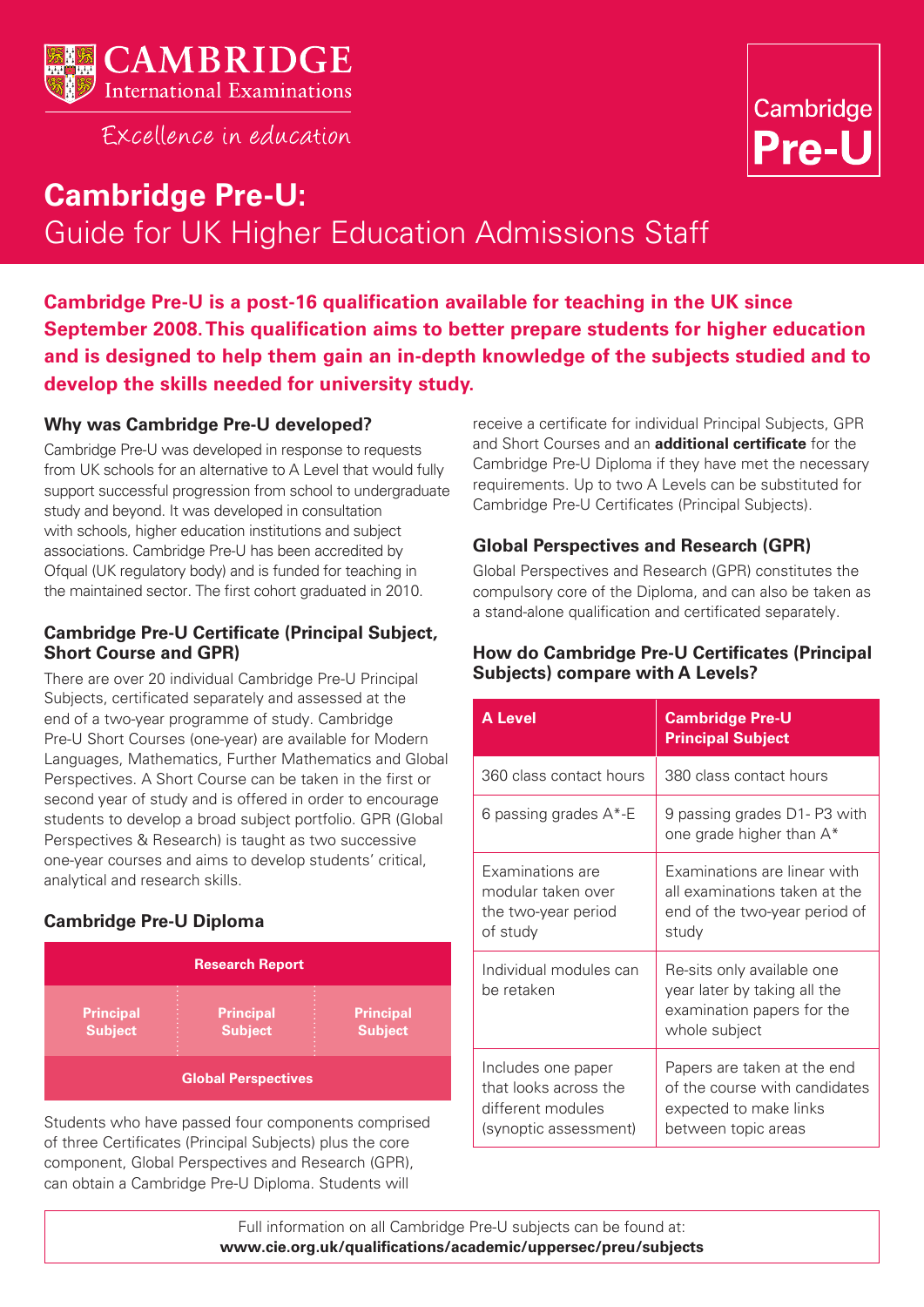## **What is GPR?**

In order to encourage all students to develop the skills targeted by Global Perspectives and Research (GPR), it is available as a stand-alone course/examination in addition to serving as the core for the Cambridge Pre-U Diploma. It is comprised of Global Perspectives (a taught course) and a Research Report.

Global Perspectives encourages breadth across the curriculum through the interdisciplinary study of a number of themes of global relevance, developing critical thinking and a range of study and research skills. The Research Report promotes the application and development of the skills taught in Global Perspectives, and helps prepare students to cope with the demands of university study.

For further information regarding GPR, please refer to our GPR: Information for Universities document.

## **What are the UCAS Tariff recommendations?**

The UCAS Tariff is a points system used to report achievement for entry to higher education in a numerical format. It shows how different types of qualifications compare, and provides comparisons between applicants with different types and volumes of achievement.

The UCAS Tariff reflects the fact that the standard of work required for a Distinction 3 will be aligned to that required for an A grade at A Level. However, the Tariff awards 130 points to D3, against 120 for A grade at A Level. The Tariff thus takes into account several features that make Cambridge Pre-U distinctive:

**Size:** Cambridge Pre-U Certificate (Principal Subject) is larger than an A Level and has been assigned 380 Guided Learning Hours by Ofqual (compared with 360 for A Level). With more teaching and learning time available, students can delve even deeper into the subject.

**Stretch:** All the examinations must be taken together at the end of the two-year period of study. Modules cannot be taken separately, nor can they be retaken, without retaking the entire qualification. The assessment also includes more open and challenging questions.

**Structure:** The 'linearity' of the assessment allows for a more coherent and synoptic experience of the subject.

While many universities do not use UCAS Tariff Points in framing their offers, they may nevertheless use the tariff to provide a benchmark for fair and objective comparison with A Levels. Using UCAS Tariff Points as the benchmark for comparison, universities can translate Cambridge Pre-U grades in a straightforward way.

| Cambridge<br>Pre-U Band       | Cambridge<br>Pre-U<br>Grade | Cambridge<br><b>Pre-U Certificate</b><br>(Principal Subject)<br><b>UCAS Tariff</b> | Cambridge<br><b>Pre-U Certificate</b><br>(Short Course)<br><b>UCAS Tariff</b> | Cambridge<br>Pre-U<br>Certificate<br>(GPR) UCAS<br><b>Tariff</b> | Equivalent A Level grades and comments                                                                                                                                                                   |
|-------------------------------|-----------------------------|------------------------------------------------------------------------------------|-------------------------------------------------------------------------------|------------------------------------------------------------------|----------------------------------------------------------------------------------------------------------------------------------------------------------------------------------------------------------|
| Distinction                   | D <sub>1</sub>              | <b>TBC</b>                                                                         | <b>TBC</b>                                                                    | <b>TBC</b>                                                       | D1 has no equivalent A Level grade.<br>It represents a standard of excellence across all<br>papers in the subject.                                                                                       |
| <b>Distinction</b>            | D <sub>2</sub>              | 145                                                                                | <b>TBC</b>                                                                    | 140                                                              | D2 is set with the A* at A Level in view.                                                                                                                                                                |
| D <sub>3</sub><br>Distinction |                             | 130                                                                                | 60                                                                            | 126                                                              | The D3 standard is aligned to that of an A grade at<br>A Level, in that the standard of work required to<br>achieve a D3 will be the same as that required for<br>an A grade.                            |
|                               |                             |                                                                                    |                                                                               |                                                                  | <b>But note:</b> a Pre-U candidate has to cover more<br>ground (the syllabus is bigger), additional stretch<br>is built into the question papers and students have<br>to take all papers in one session. |
| Merit                         | M1                          | 115                                                                                | 53                                                                            | 112                                                              | M1 has a slightly lower tariff score to the A grade<br>at A Level, reflecting the bigger syllabus and the<br>fact that individual components cannot be retaken.                                          |
| Merit                         | M <sub>2</sub>              | 101                                                                                | 46                                                                            | 98                                                               | M2 has a tariff score slightly higher than a B grade<br>at A Level.                                                                                                                                      |
| Merit                         | M <sub>3</sub>              | 87                                                                                 | 39                                                                            | 84                                                               | M3 and P1 have tariff scores which are<br>equidistant from that of a C grade at A Level.                                                                                                                 |
| Pass                          | P1                          | 73                                                                                 | 32                                                                            | 70                                                               |                                                                                                                                                                                                          |
| Pass                          | P <sub>2</sub>              | 59                                                                                 | 26                                                                            | 56                                                               | P2 has a tariff score similar to a D grade at<br>A Level.                                                                                                                                                |
| Pass                          | P <sub>3</sub>              | 46                                                                                 | 20                                                                            | 42                                                               | The standard of work required for P3 is aligned<br>to that of an E grade at A Level. The higher tariff<br>reflects the characteristics described above.                                                  |
| Ungraded                      | $\cup$                      |                                                                                    |                                                                               |                                                                  |                                                                                                                                                                                                          |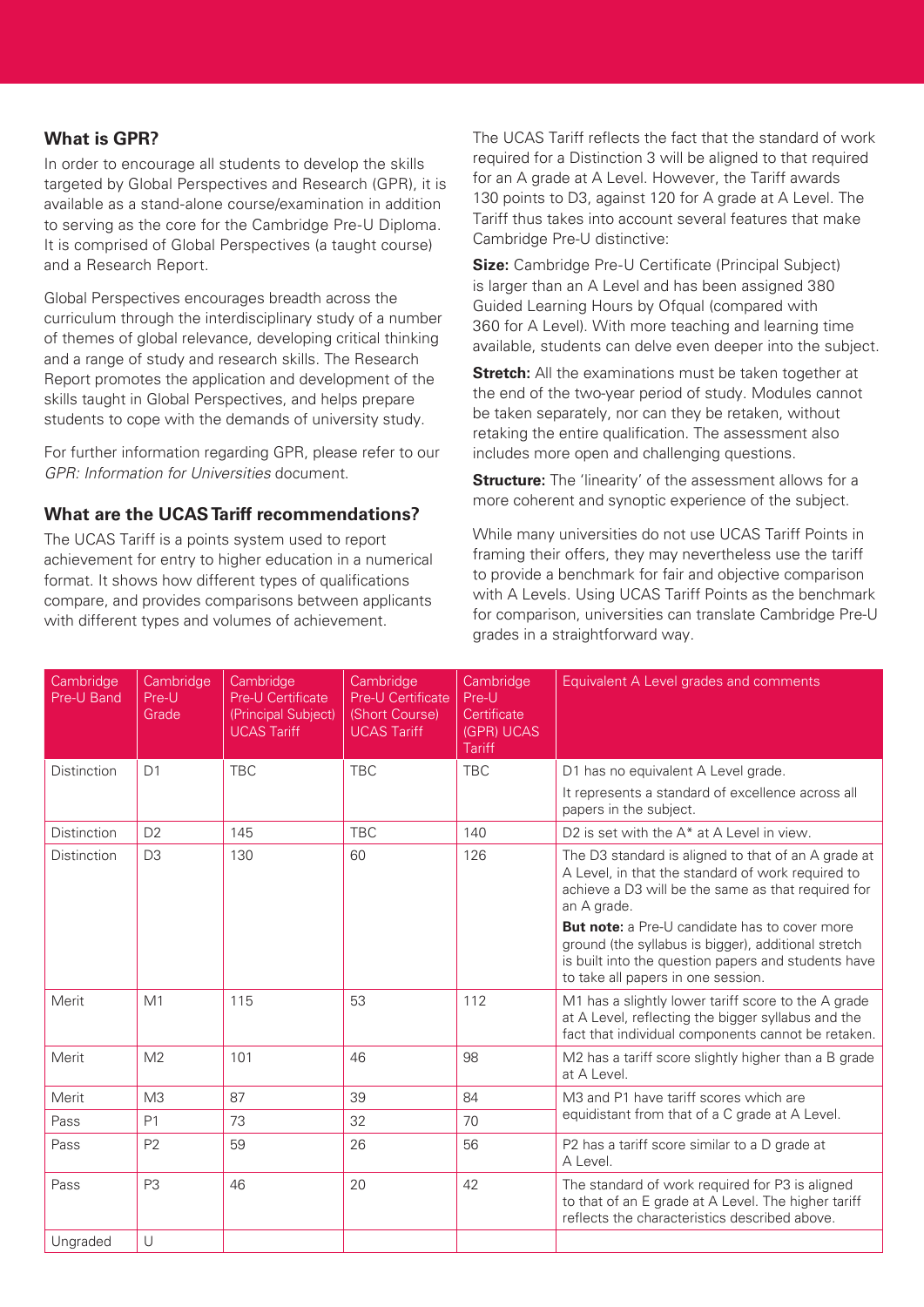

# **How does the UCAS Tariff apply to Cambridge Pre-U?**

# **How is Cambridge Pre-U graded?**

Cambridge Pre-U Principal Subjects, Short Courses and GPR are reported on a nine-grade scale, reflecting three broad bands of achievement: Distinction, Merit and Pass.

Each broad band is sub-divided into three grades: Distinction 1, 2, 3 that is D1, D2, D3; Merit 1, 2, 3 (M1, M2, M3) and Pass 1, 2, 3 (P1, P2, P3). Students achieve one score upon completion of the qualification, for example, D3.

The intention of the nine-grade scale is to differentiate more finely and extend reporting of achievement at the top end, while keeping the grading scale accessible to the full range of ability.

# **Cambridge Pre-U Applications**

The majority of applicants will be applying with a combination of Cambridge Pre-U Principal Subjects and A Levels, and an increasing number with the overall Cambridge Pre-U Diploma. A small number of applicants will be applying with GPR alongside A Levels.

For further information regarding the scores of the Cambridge Pre-U Diploma, please refer to page 16 of our document: Cambridge Pre-U: A Guide for Schools.

# **Sample Certificate**



Cambridge International Level 3 Pre-U Certificate